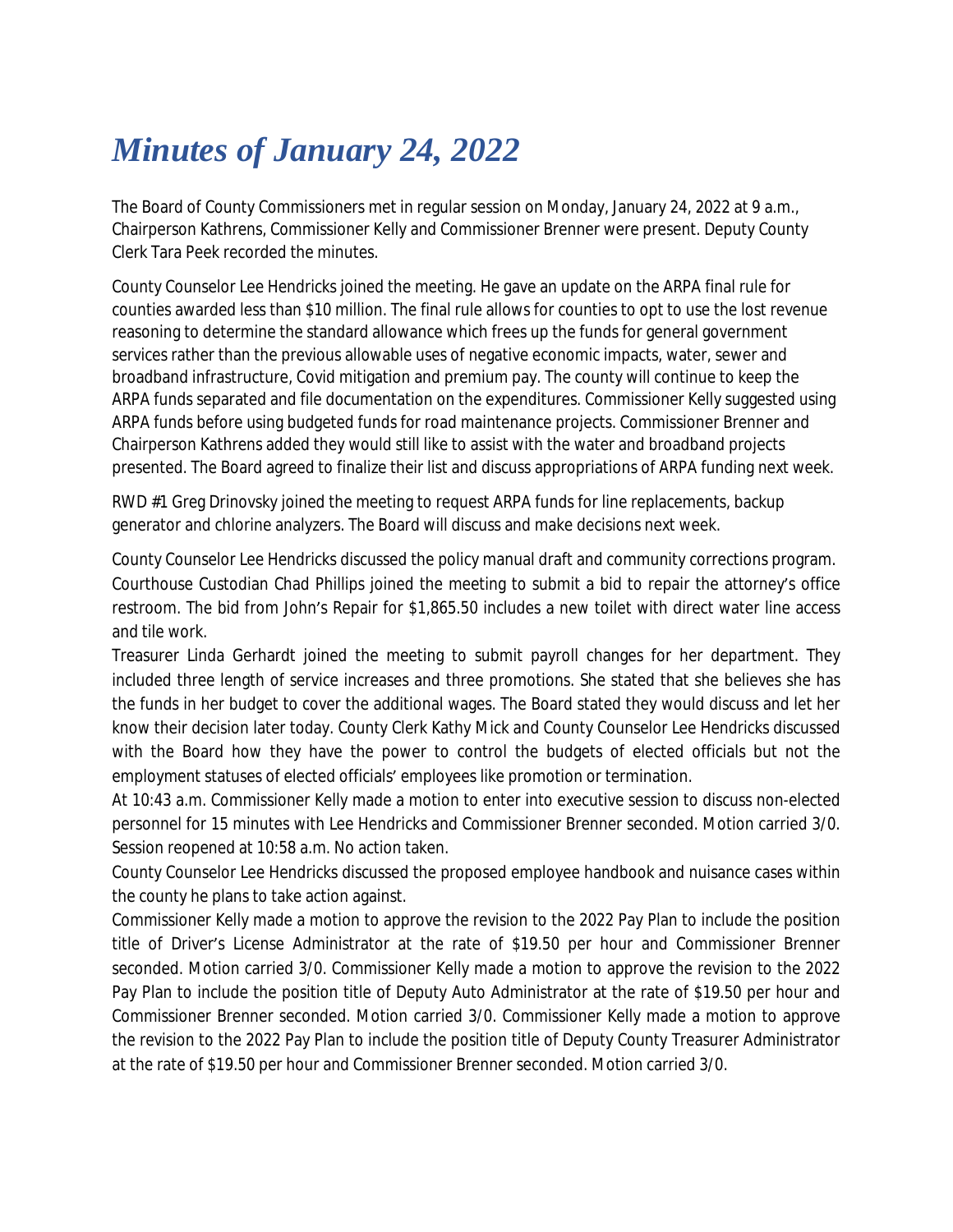Adjourned for lunch from noon to 1 p.m.

Public Works Director Scott Kieffaber and Road and Bridge Superintendent Eric Fritz joined the meeting. Scott submitted the landfill's annual tippage and tonnage report. Scott submitted an updated roadway rehabilitation plan for 2022 through 2024 and an updated employee evaluation form. The Commissioners approved the evaluation form and Commissioner Kelly added that the conversations had with employees are the most important part of the evaluation process. Scott submitted the bids for the federal funds exchange bridge on 276 and T Roads. Bids were submitted as:

- **King Construction Company Inc. \$622,968.00**
- Ebert Construction Company Inc. \$682,402.00

Commissioner Kelly made a motion to approve the King Construction low bid and Commissioner Brenner seconded. Motion carried 3/0. The county will pay \$138,000.00 as their match. Scott informed the Board that he met with Verizon to discuss their products to GPS track vehicles. They estimated a cost of \$50.00 per month per vehicle. The Board asked if the GPS could be activated on the motor graders they have now and what the cost would be. Scott will inquire in the costs of the activation for 11 graders. Eric and Scott reported they will be meeting with chip seal contractor Harbour Construction later this week.

Appraiser Kate Immenschuh joined the meeting. She discussed issues with an upcoming zoning change request regarding variance constraints and special use permitting. County Counselor Lee Hendricks research amending the variance definition.

Sheriff Tim Morse and Undersheriff Darrel Chapman gave their annual report for their office. Lee asked for their recommendations for the advisory board forming for the new community corrections program.

Giant representative Austin Taylor joined the meeting to discuss the ARPA funding requests for Delia and Denison. He would like to submit for a \$723,820.00 grant where the county would contribute 50% or \$180,955.00. This would fund providing fiber to the home for the city of Denison. Austin explained that without the county fully finding the wireless tower project for Delia, Giant would not pursue that project at all. He stated he was acting on behalf of the mayors of the county and their request for ARPA funded broadband expansion in the Delia area although that is not considered a standard serving area. The company's choice is to expand fiber to the home where they can as they view it as a long-term fix to meeting the download and upload speeds needed and sometimes required. The grant submission deadline is February 11<sup>th</sup>. The Board stated they would likely make a decision next week regarding his requests.

Commissioner Kelly made a motion to approve the Soldier Fire board members as presented and Commissioner Brenner seconded. Motion carried 3/0. The board members are David Reed, Leon Freel, Julie Bahret, Ronald Parrett, Dale Reed, Leroy Rieschick and Mark Strathman.

Commissioner Brenner made a motion to approve the January 14th minutes as written and Chairperson Kathrens seconded. Motion carried 2/0. Commissioner Kelly abstained as he was absent from the meeting.

Commissioner Brenner made a motion to approve the January 18th minutes as written and Commissioner Kelly seconded. Motion carried 3/0.

Approved Change Orders 2021-106 and 107.